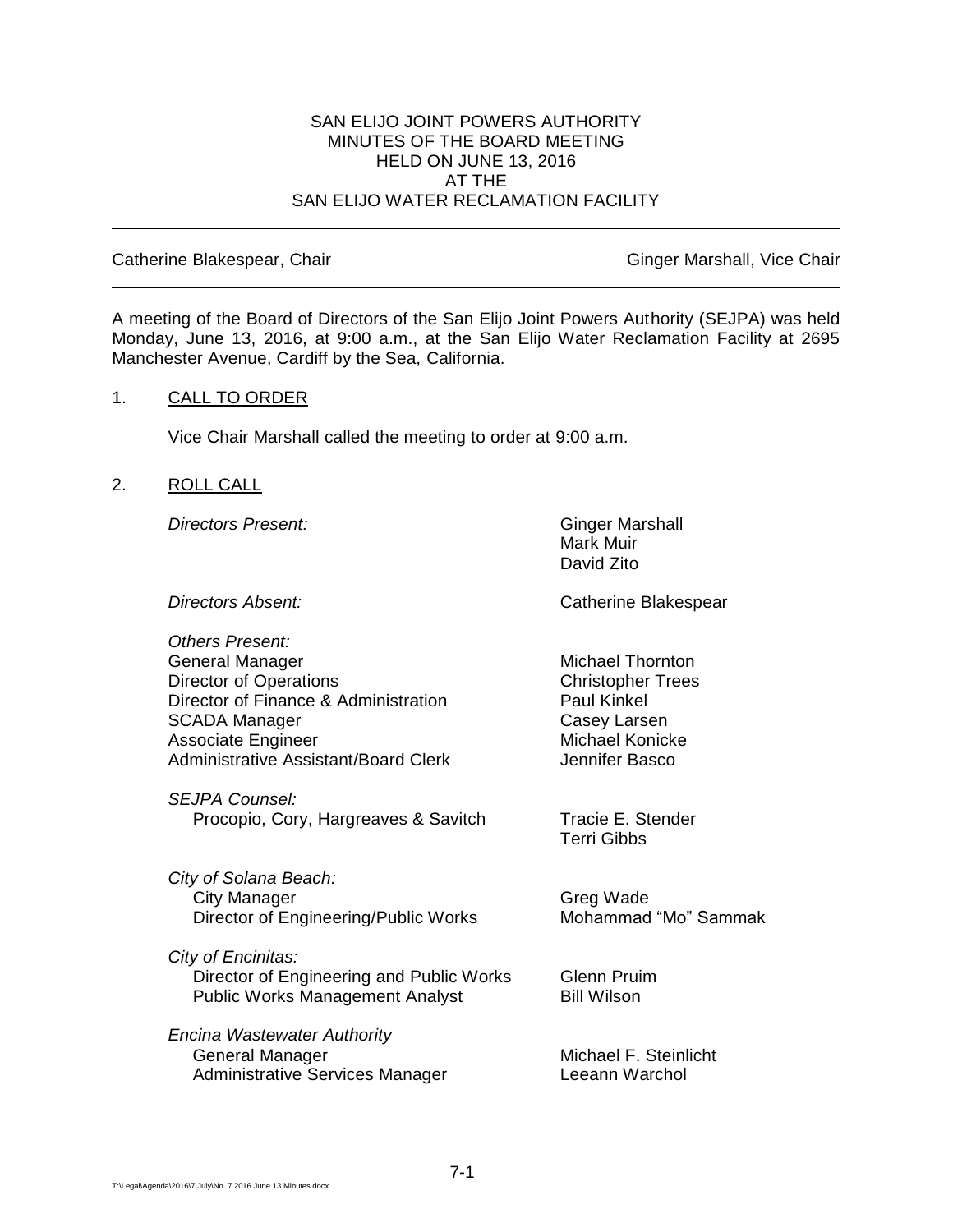# 3. PLEDGE OF ALLEGIANCE

Vice Chair Marshall led the Pledge of Allegiance.

### 4. ORAL COMMUNICATIONS

None

# 5. PRESENTATION OF AWARDS

The General Manager informed the Board of Directors that Casey Larsen was selected as the 2015 Electrical/Instrumentation Person of the Year Award by the California Water Environment Association.

# 6. CONSENT CALENDAR

Moved by Board Member Muir and seconded by Board Member Zito to approve the Consent Calendar.

Motion carried with unanimous vote of approval.

| Agenda Item No. 7  | Approval of Minutes for the May 9, 2016 meeting                                                  |
|--------------------|--------------------------------------------------------------------------------------------------|
| Agenda Item No. 8  | Approval for Payment of Warrants and<br>Monthly<br><b>Investment Report</b>                      |
| Agenda Item No. 9  | San Elijo Water Reclamation Facility Treated Effluent<br>Flows - Monthly Report                  |
| Agenda Item No. 10 | San Elijo Joint Powers Authority Recycled Water Program<br>- Monthly Report                      |
| Agenda Item No. 11 | Request for Consent to Joint Legal Representation                                                |
| Agenda Item No. 12 | Professional Services Contract for Encinitas<br>Ranch<br><b>Recycled Water Expansion Project</b> |

# 13. ITEMS REMOVED FROM CONSENT CALENDAR

None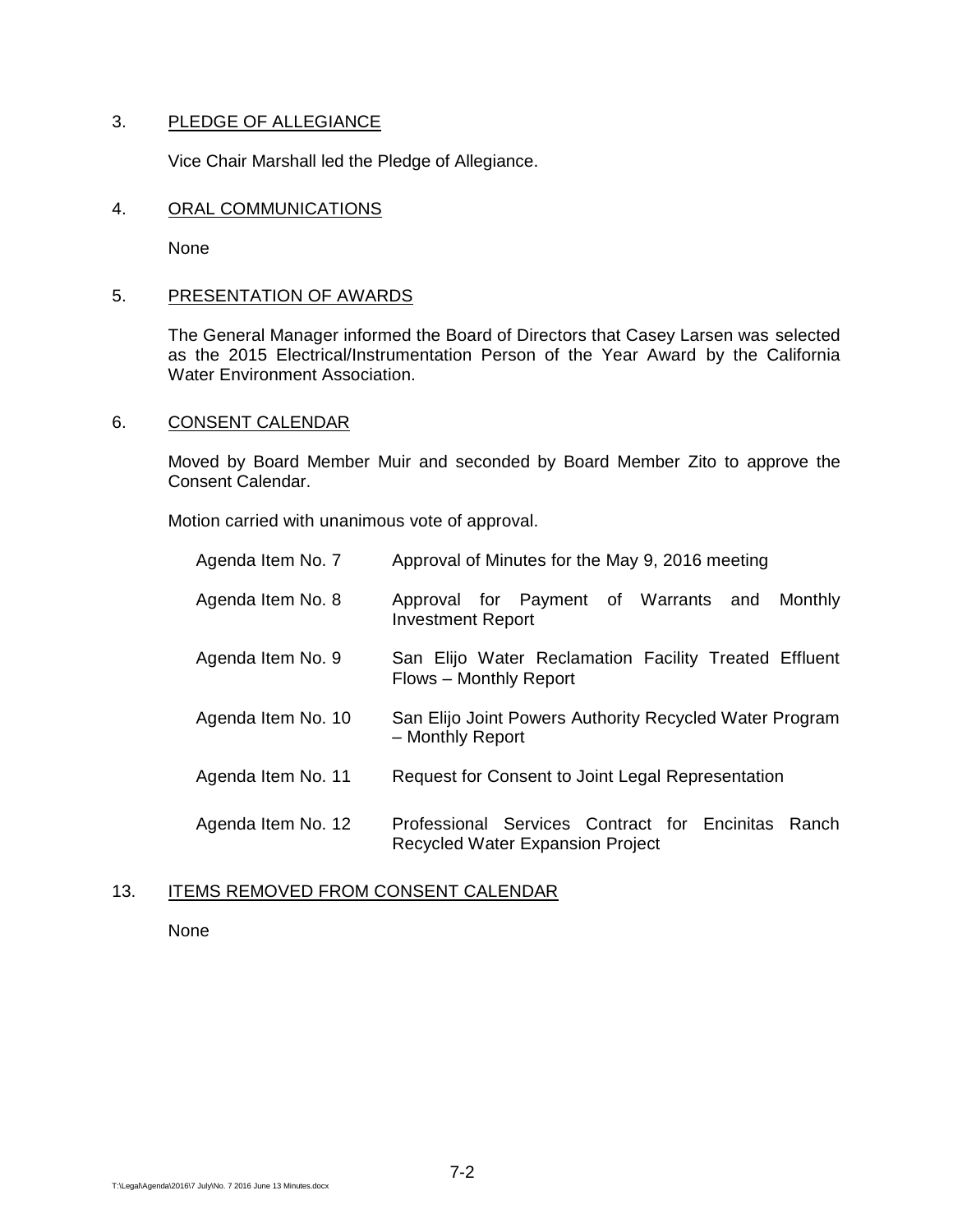## 14. ADOPTION OF THE SAN ELIJO JOINT POWERS AUTHORITY (SEJPA) FISCAL YEAR 2016-17 BUDGET, INVESTMENT POLICY, AND APPOINTMENT OF TREASURER

General Manager Thornton reported that the Recommended Budget for FY 2016-17 was presented publicly to both Member Agencies and other government agencies that receive services by the SEJPA. There were no comments or requested changes to the proposed budget.

Mr. Thornton also stated that Staff is not recommending any changes to the SEJPA's investment policy and recommended that the appointment of Paul F. Kinkel as SEJPA Treasurer be continued for FY 2016-17.

Moved by Board Member Muir and seconded by Board Member Zito to:

- 1. Adopt Resolution No. 2016-08, Resolution Approving the San Elijo Joint Powers Authority Operating and Capital Improvement Budgets for Fiscal Year 2016-17; and
- 2. Adopt Resolution No. 2016-09, Resolution Approving the San Elijo Joint Powers Authority Investment Policy and Guidelines and Appointment of Paul F. Kinkel as SEJPA Treasurer.

Motion carried with the following vote of approval:

AYES: Marshall, Muir, and Zito NOES: None ABSENT: Blakespear ABSTAIN: None

### 15. CALPERS UNFUNDED ACTUARIAL LIABILITY

Paul Kinkel, Director of Finance and Administration stated that the SEJPA participates in CalPERS' Miscellaneous Risk Pool for its defined benefit retirement program. The SEJPA employee pension fund was 74% funded as of June 30, 2013. In May 2015, the Board of Directors authorized the SEJPA to apply positive budget variance to the Unfunded Actuarial Liability (UAL) for FY 2014-15 which was \$125,000. Based on the most recent CalPERS actuarial (June 2014), the SEJPA employee pension is now 79% funded, an improvement of 5%.

Mr. Kinkel next informed the Board of Directors that the SEJPA anticipates completing FY 2015-16 under budget. To promote fiscal responsibility, Staff recommends further reducing the unfunded liability through the use of unspent budgeted operational funds. This will both reduce the unfunded liability and help avoid future interest cost. The current forecast for positive budget variance is estimated to be in excess of \$100,000. By prepaying an estimated \$100,000, the SEJPA will avoid approximately \$24,000 in future interest payments.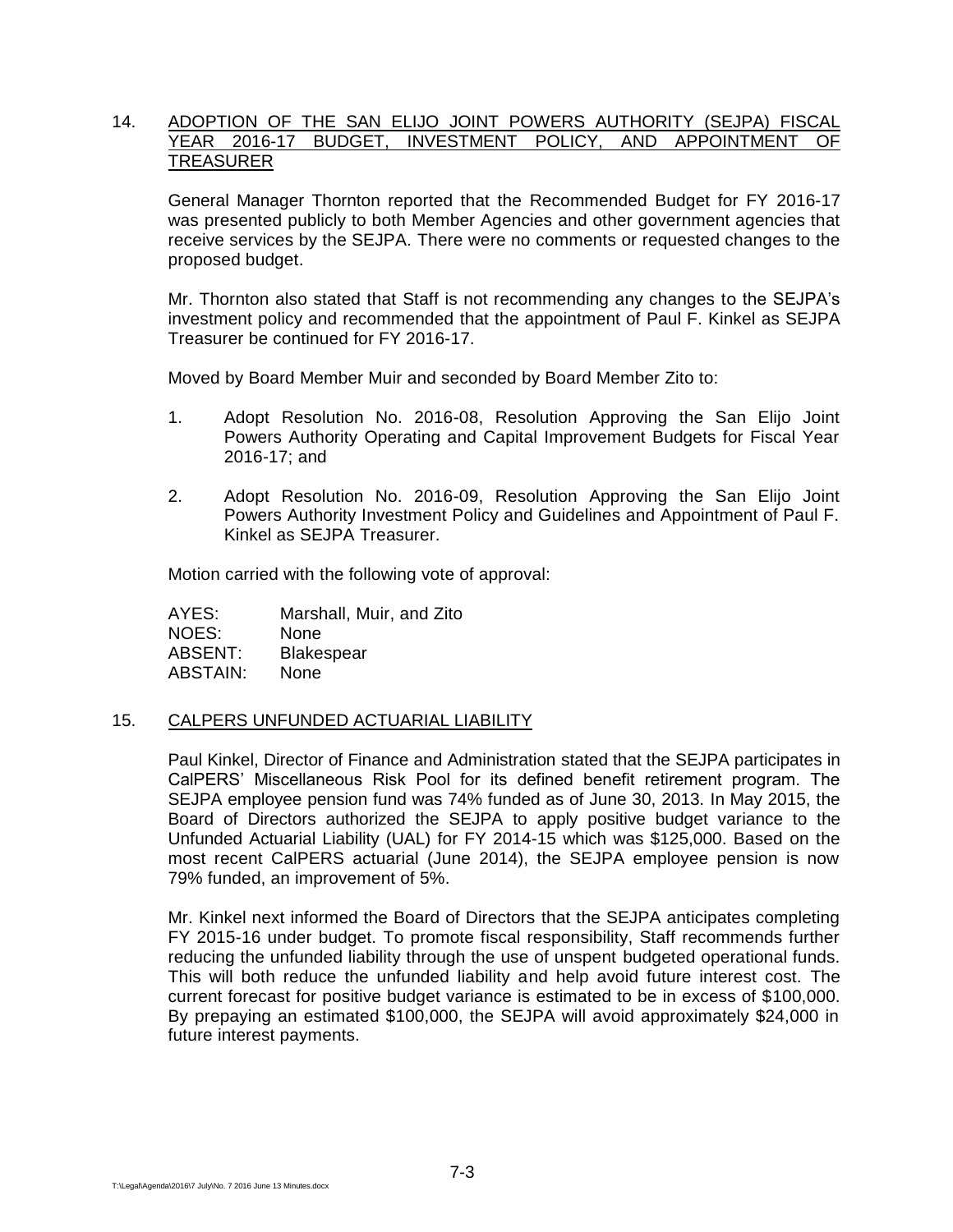Moved by Board Member Muir and seconded by Board Member Zito to:

1. Authorize the General Manager to apply positive FY 2015-16 Budget variances to the CalPERS Unfunded Actuarial Liability.

Motion carried with the following vote of approval:

AYES: Marshall, Muir, and Zito NOES: None ABSENT: Blakespear ABSTAIN: None

### 16. GRAND JURY REPORT – NORTH SAN DIEGO WATER REUSE COALITION

General Manager Thornton stated that the San Diego County Grand Jury is tasked with investigating the operations of governmental programs of the County, cities, and special districts therein. Mr. Thornton informed the Board Members that he and Kim Thorner, General Manager of Olivenhain Municipal Water District, were called to testify in front of the Grand Jury on behalf of the North San Diego Water Reuse Coalition (NSDWRC). Subsequently, on May 31, 2016, the Grand Jury made public a report reviewing the NDSWRC and its efforts to expand water reuse in North County. NSDWRC efforts were characterized by the Grand Jury as a "green project" and were lauded as an "exemplary model" of local government collaboration to maximize efficiencies in providing local, drought-proof water supplies. Of note, the Grand Jury Report issued a commendation to the NSDWRC for its "voluntary, collaborative and innovative approach to enhancing the reliability and diversity of water supply."

No action required. This memorandum was submitted for information only.

# 17. SAN ELIJO JOINT POWERS AUTHORITY (SEJPA) AND ENCINA WASTEWATER AUTHORITY (EWA) JOINT SUPPLIES AND SERVICES CONTRACTING

General Manager Thornton stated over the last several years, EWA and SEJPA have partnered to identify opportunities to share resources, collaborate on mutual aid, and create efficiencies to reduce costs and improve service. Recently, EWA and SEJPA have been examining opportunities to reduce costs through bulk purchasing of supplies and services. Chris Trees, Director of Operations, informed the Board Members that Staff identified two chemicals (Sodium Hypochlorite and Ferric Chloride) that are common to the operation of both agencies and that are purchased in large quantities. Staff also identified Ocean Monitoring and Water Quality services as a contract that could produce cost savings through economies of scale in conducting the work. As a result of cooperative purchasing, the SEJPA is anticipated to save approximately \$20,132 for FY 2016-17, with the potential for similar savings in FY 2017-18.

Moved by Board Member Zito and seconded by Vice Chair Marshall to:

1. Authorize the General Manager to utilize the agreement between EWA and Olin Corporation for the procurement of Sodium Hypochlorite;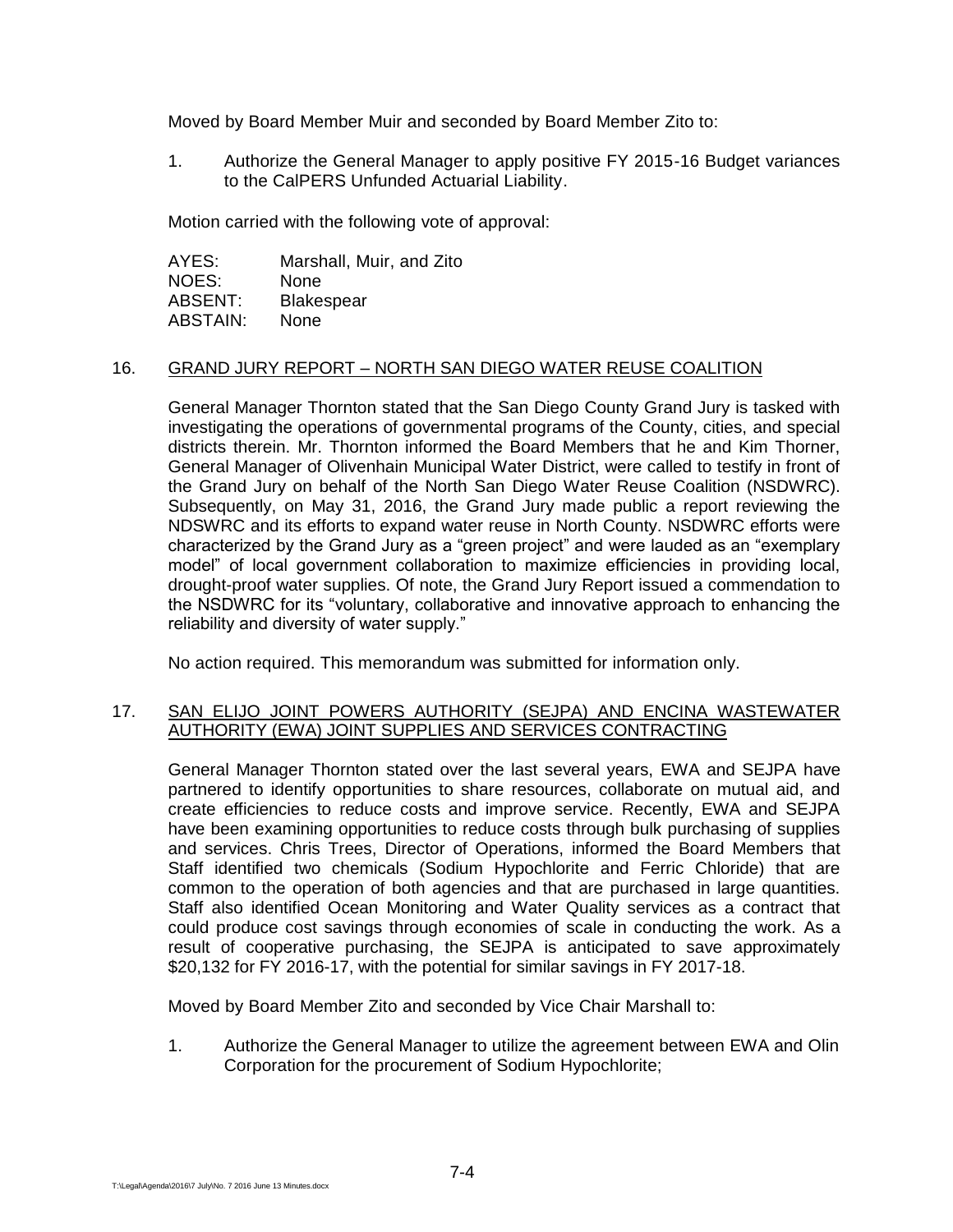- 2. Authorize the General Manager to enter into an agreement with Kemira Water Solutions, Inc. for the procurement of Ferric Chloride; and
- 3. Authorize the General Manager to enter into an agreement with EWA for the procurement of Ocean Monitoring-Water Quality Services.

Motion carried with the following vote of approval:

AYES: Marshall, Muir, and Zito NOES: None ABSENT: Blakespear ABSTAIN: None

### 18. ENCINA WASTEWATER AUTHORITY (EWA) – SAN ELIJO JOINT POWERS AUTHORITY (SEJPA) INTEGRATION PROPOSAL

General Manager Thornton stated that to date EWA and SEJPA have successfully initiated cost reduction activities and currently share human resource services, emergency response assistance, and employee leasing between the agencies. At this point, Staff is positioned to explore additional opportunities to streamline administration, lower operating costs, leverage existing infrastructure, and increase operational capabilities to generate additional revenue for the member agencies. At the Board's request, Staff researched the feasibility of EWA-SEJPA Integration and drafted a proposal outlining the process. Mr. Thornton informed the Board Members that the executive leadership teams of both agencies propose an Integration Plan that provides key actions and corresponding benefits. The plan is organized into three phases that identify clear objectives and provides adequate timelines to achieve measurable success while managing risk.

There is no substantive financial impact associated with the recommendation for a Special Board meeting to consider implementing the Integration Proposal. The financial goal of Phase I is a net saving of \$400,000 during the 18-month implementation period.

Moved by Board Member Muir and seconded by Board Member Zito to:

- 1. Receive and file the EWA-SEJPA Integration Proposal;
- 2. Authorize the General Manager to schedule a Special Board meeting with EWA to discuss and consider approval of the Integration Proposal; and

Motion carried with the following vote of approval:

AYES: Marshall, Muir, and Zito NOES: None ABSENT: Blakespear ABSTAIN: None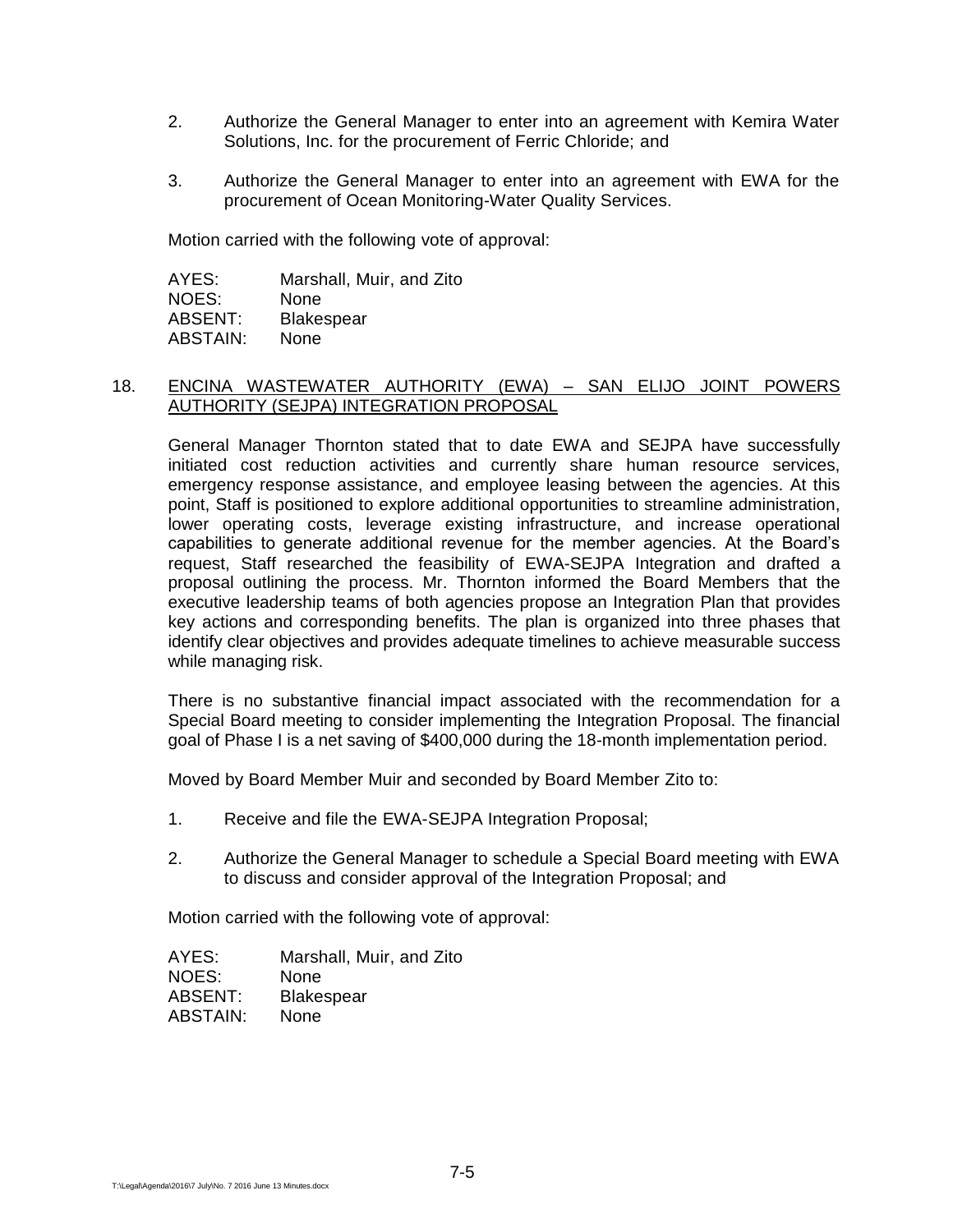# 19. CONSIDERATION OF APPROVAL OF RESOLUTION 2016-10, ENTITLED "RESOLUTION OF THE BOARD OF DIRECTORS OF THE SAN ELIJO JOINT POWERS AUTHORITY ADOPTING SALARY AND BENEFITS FOR FISCAL YEARS 2016-17, 2017-18, AND 2018-19"

General Manager Thornton stated that the SEJPA employees are currently operating under a 4-year labor agreement, which is scheduled to expire on June 30, 2016. Through an informal labor negotiation process, the General Manager engaged staff in preparing a new multi-year labor agreement. The employees voted to accept the proposed labor agreement on May 4, 2016. The agreement was presented to the Board of Directors for comments and direction at the May 9, 2016 Board meeting in closed session. The labor agreement is for a term of three years (fiscal years 2016-17, 2017-18, and 2018-19).

Moved by Board Member Zito and seconded by Vice Chair Marshall to:

1. Adopt Resolution No. 2016-10, Resolution Adopting the San Elijo Joint Powers Authority Salary and Benefits for Fiscal Years 2016-17, 2017-18, and 2018-19.

Motion carried with the following vote of approval:

AYES: Marshall, Muir, and Zito NOES: None ABSENT: Blakespear ABSTAIN: None

### 20. GENERAL MANAGER'S REPORT

General Manager Thornton informed the Board Members that the North San Diego Water Reuse Coalition Project has been nominated for an award for fiscal responsibility. Mr. Thornton will provide more information regarding the nomination at a future Board meeting.

## 21. GENERAL COUNSEL'S REPORT

None

### 22. BOARD MEMBER COMMENTS

None

# 23. CLOSED SESSION

The Board of Directors adjourned to closed session at 10:11 a.m.

Pursuant to Government Code Section 54956.9(d)(2): Potential Litigation with Caltrans; Agency Negotiator: Michael T. Thornton, General Manager.